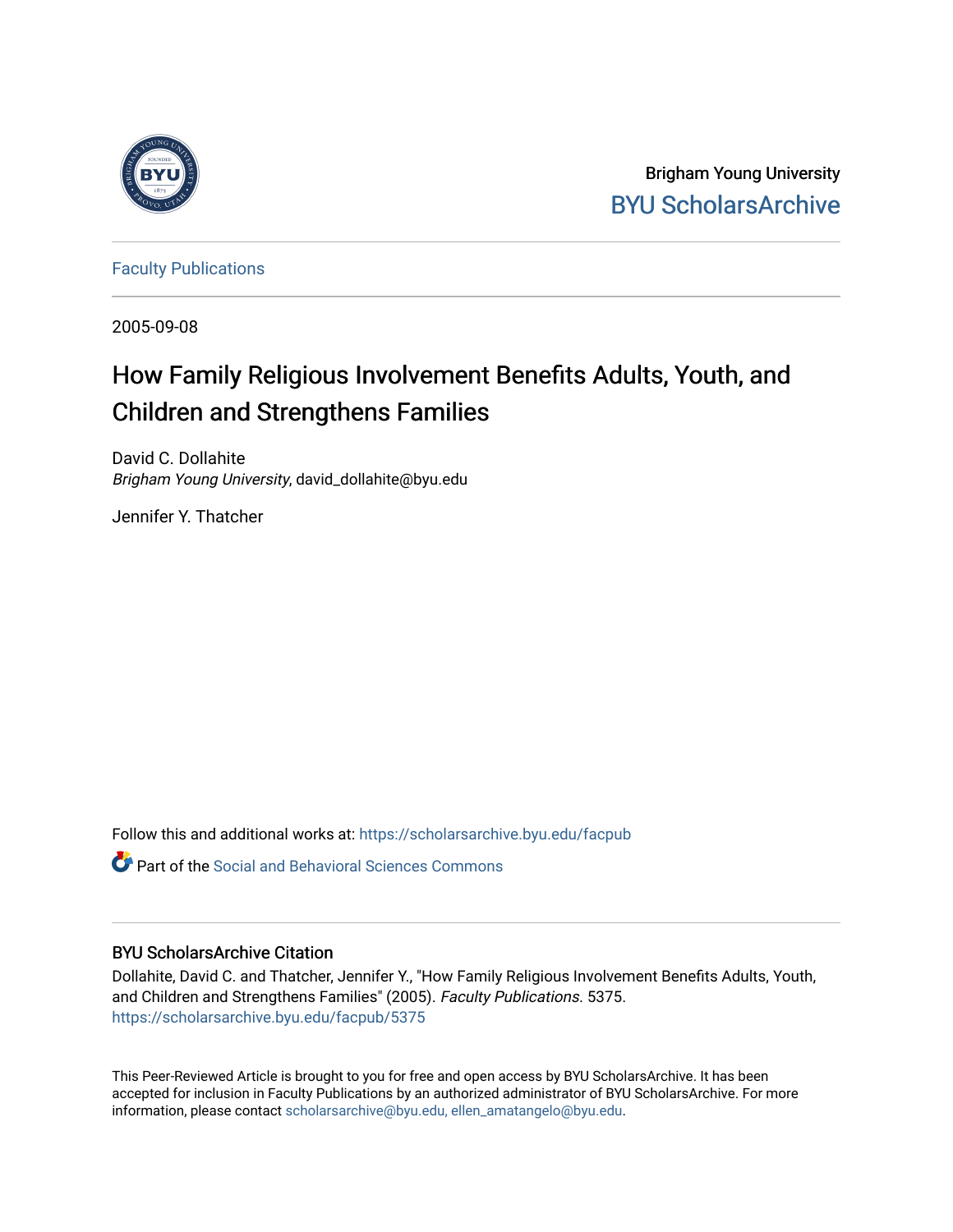

September 28, 2005

# How Family Religious Involvement Benefits Adults, Youth, and Children and Strengthens Families

Authored by: David C. Dollahite, Ph.D. Professor of Family Life Brigham Young University

Jennifer Y. Thatcher M.S. Student, Marriage, Family, & Human Development Brigham Young University

Cite as Dollahite, How Family Religioius Involvement Benefits, 2005 Sutherland J. L. & Pub. Pol'y L28, at http://www.sjlpp.org/documents/dollahite92605.pdf

How Family Religious Involvement Benefits Adults, Youth, and

Children and Strengthens Families

150 East Social Hall Avenue Suite 650 Salt Lake City, Utah 84111 801-355-1272 www.sutherlandinstitute.org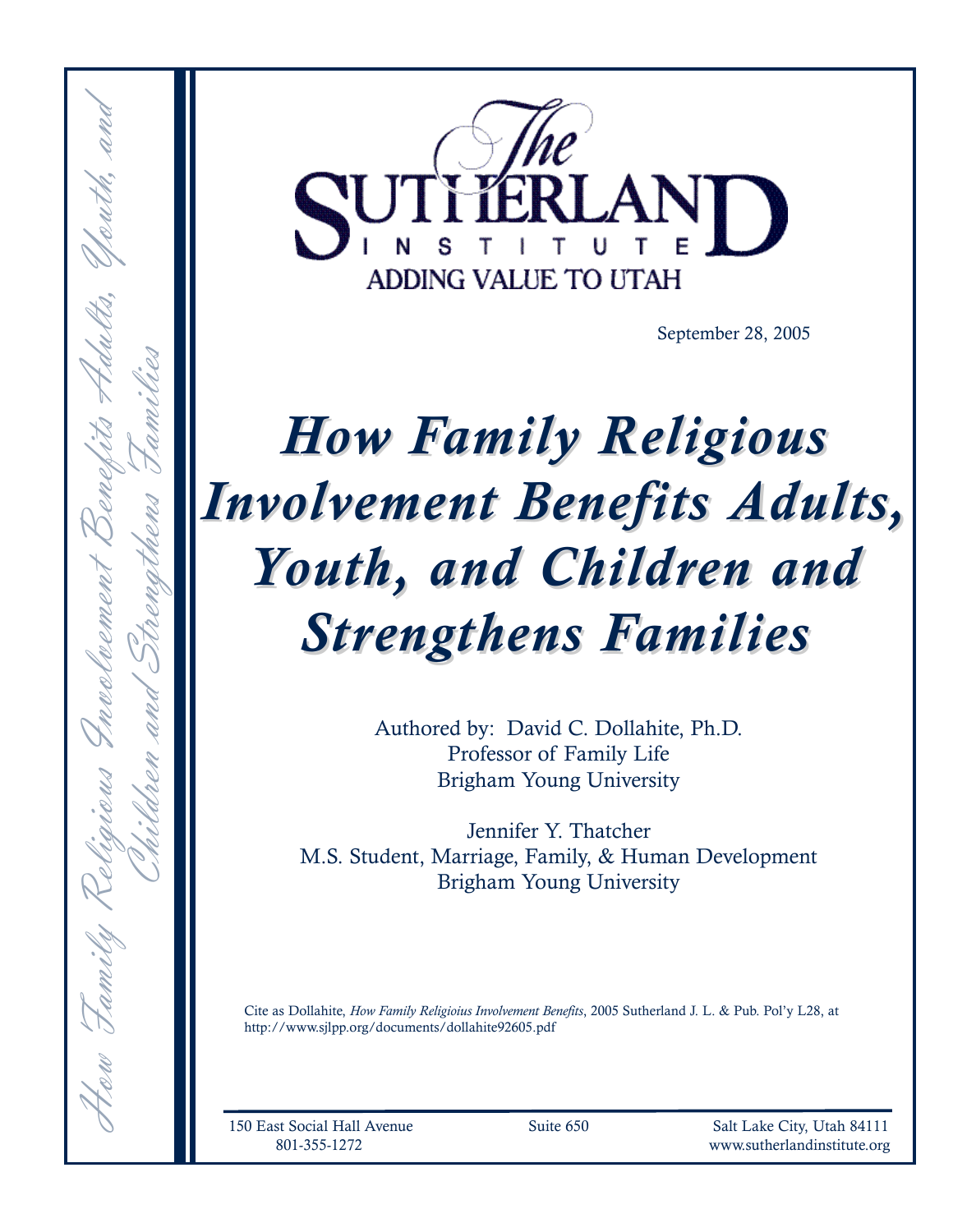# How Family Religious Involvement Benefits Adults, Youth, and Children and Strengthens Families

by David C. Dollahite, Ph.D. Professor of Family Life Brigham Young University

Jennifer Y. Thatcher M.S. Student, Marriage, Family, & Human Development Brigham Young University

 $\_$  ,  $\_$  ,  $\_$  ,  $\_$  ,  $\_$  ,  $\_$  ,  $\_$  ,  $\_$  ,  $\_$  ,  $\_$  ,  $\_$  ,  $\_$  ,  $\_$  ,  $\_$  ,  $\_$  ,  $\_$  ,  $\_$  ,  $\_$  ,  $\_$  ,  $\_$  ,  $\_$  ,  $\_$  ,  $\_$  ,  $\_$  ,  $\_$  ,  $\_$  ,  $\_$  ,  $\_$  ,  $\_$  ,  $\_$  ,  $\_$  ,  $\_$  ,  $\_$  ,  $\_$  ,  $\_$  ,  $\_$  ,  $\_$  ,

ABSTRACT: A growing body of empirical research demonstrates that a family's religious involvement directly benefits adults, children and youth in many ways. Divorce rates are lower and marital satisfaction and quality scores highest among religiously involved couples. Religious practices are linked with family satisfaction, closer father-child relationships, and closer parent-child relationships. There is less domestic violence among more religious couples and religious parents are less likely to abuse or yell at their children. Religious involvement promotes involved and responsible fathering and is associated with more involved mothering. Greater religiosity in parents and youth is associated with a variety of protective factors for adolescents. Rigorous meta-analyses conducted by scholars in various disciplines and examining populations from several different religious traditions have demonstrated that many of the salutary mental, physical, and marital correlations between religiosity and well-being are quite robust and not attributable merely to selection effects or explained away by socio-demographic factors.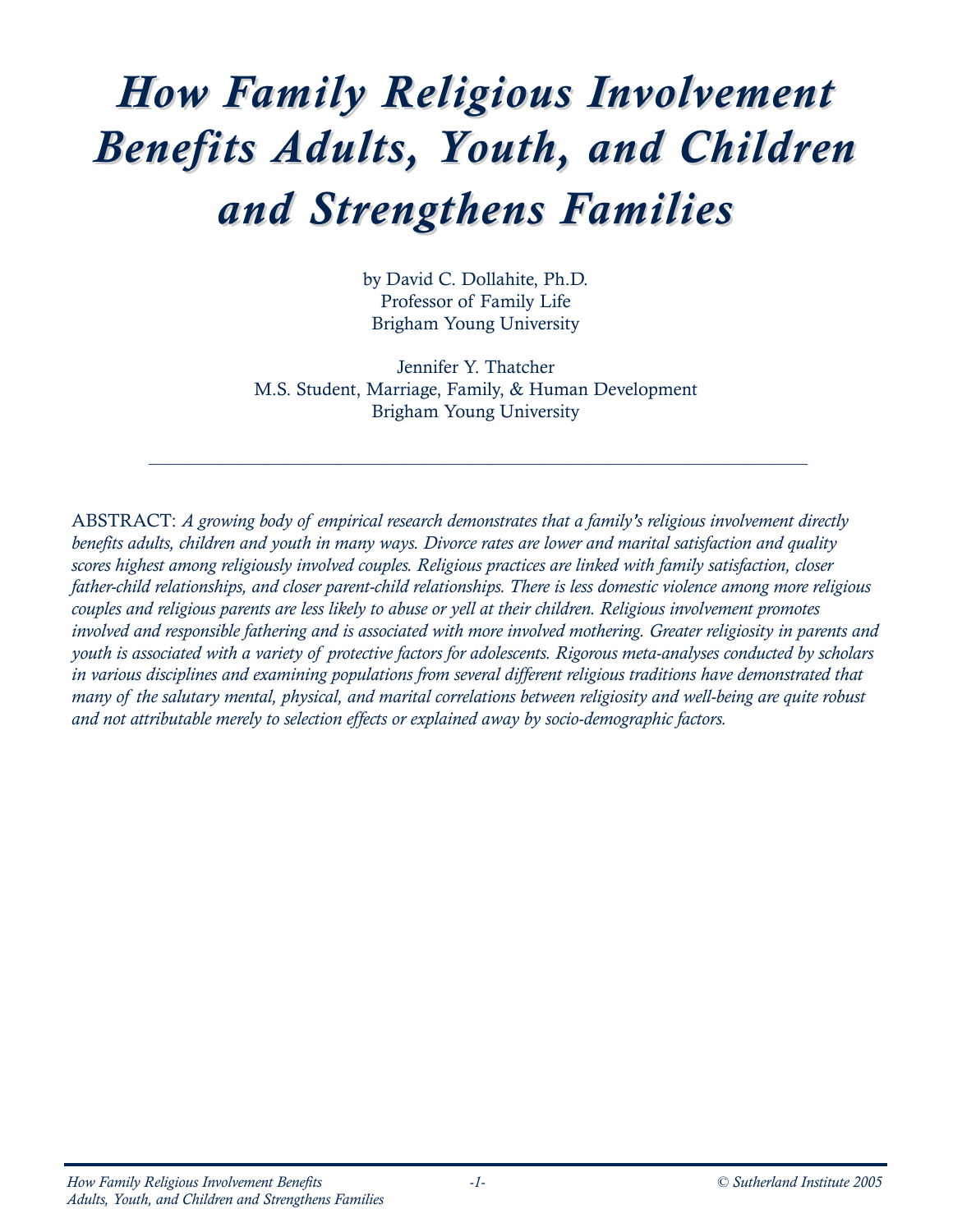# How Family Religious Involvement Benefits Adults, Youth, and Children and Strengthens Families

Spirituality and religion are important to most people in most parts of the world. Research has shown important connections between religion and marriage and family life (Dollahite, Marks, & Goodman, 2004). An international survey study from 15 nations ( $n > 19,000$ ) produced evidence supporting the relatively high religiosity in America, but also concluded that in the more secular nations, parental religiosity is a stronger influence than the national religiosity and that the difference between religious and secular families is significant (Kelley & Graaf, 1997). While certainly it would be beneficial to have extensive international literature on the linkage between religion and families, thus far the great majority of the research in this area comes from the United States. Nonetheless, because America is characterized by religious freedom, religious diversity and by high rates of a variety of societal ills (drugs, divorce, child abuse, suicide, etc,), it presents researchers with a good national case study to test the benefits of religious involvement.

# Religion in America

America is a uniquely spiritual and religious nation in many respects. Sixty percent of Americans report that religion is "important" or "very important" to them (McCullough, Hoyt, & Larson, 2000) and only 2% say they do not believe in God (Sherkat & Ellison, 1999). American religion is largely a family affair. Ninety-five percent of all married couples and parents in America report a religious affiliation (Mahoney, Pargament, Tarakeshwar, & Swank, 2001), about 90% desire religious training for their children (Gallup & Castelli, 1989), and more than half of married couples say they attend church at least monthly (Heaton & Pratt, 1990).

Although it is likely that many survey respondents give somewhat exaggerated reports of their church attendance, it is still clear that religious beliefs and activities remain an important part of American family life (Christiano, 2000). Indeed, the United States is likely both the most religious and the most religiously diverse industrialized nation in terms of voluntary participation in religious institutions (Eck, 2001; Melton, 2003). Although many Americans are only moderately religious or are "spiritual but not religious," Miller and Thoresen (2003) report that religion is "the single most important influence in [life]" for "a substantial minority" of Americans (p. 25).

This paper briefly reviews the literature of mainly American-based research focusing on how religious involvement benefits individuals, marriage, family life, parenting, and child and youth well-being. We will show how research supports the idea that few, if any, institutions in American society have a better track record at facilitating strong marriages, positive parental involvement, or child and youth wellbeing than religion.

# Paradigmatic Shifts on the Study of Religion

Stark and Finke (2000) trace the origin of the scientific study of religion to the period of the "Enlightenment" when "social science began with the conviction that religion was not only false but wicked and best gotten rid of as soon as possible" (p. 1). Although these assumptions were embraced in the social sciences for almost three centuries, sound empirical work on religion in the past few decades has produced evidence that disproves the old beliefs and has allowed a new paradigm to emerge. Among other paradigmatic shifts are these: (1) Religiosity—especially devout faith—was seen by many as a sign of psychopathology and harmful to individuals and families but is now known to be correlated with health, mental health, and other benefits; (2) Religious phenomena were formerly attributed solely to material and secular factors alone (psychological, social, & economic) but research has found that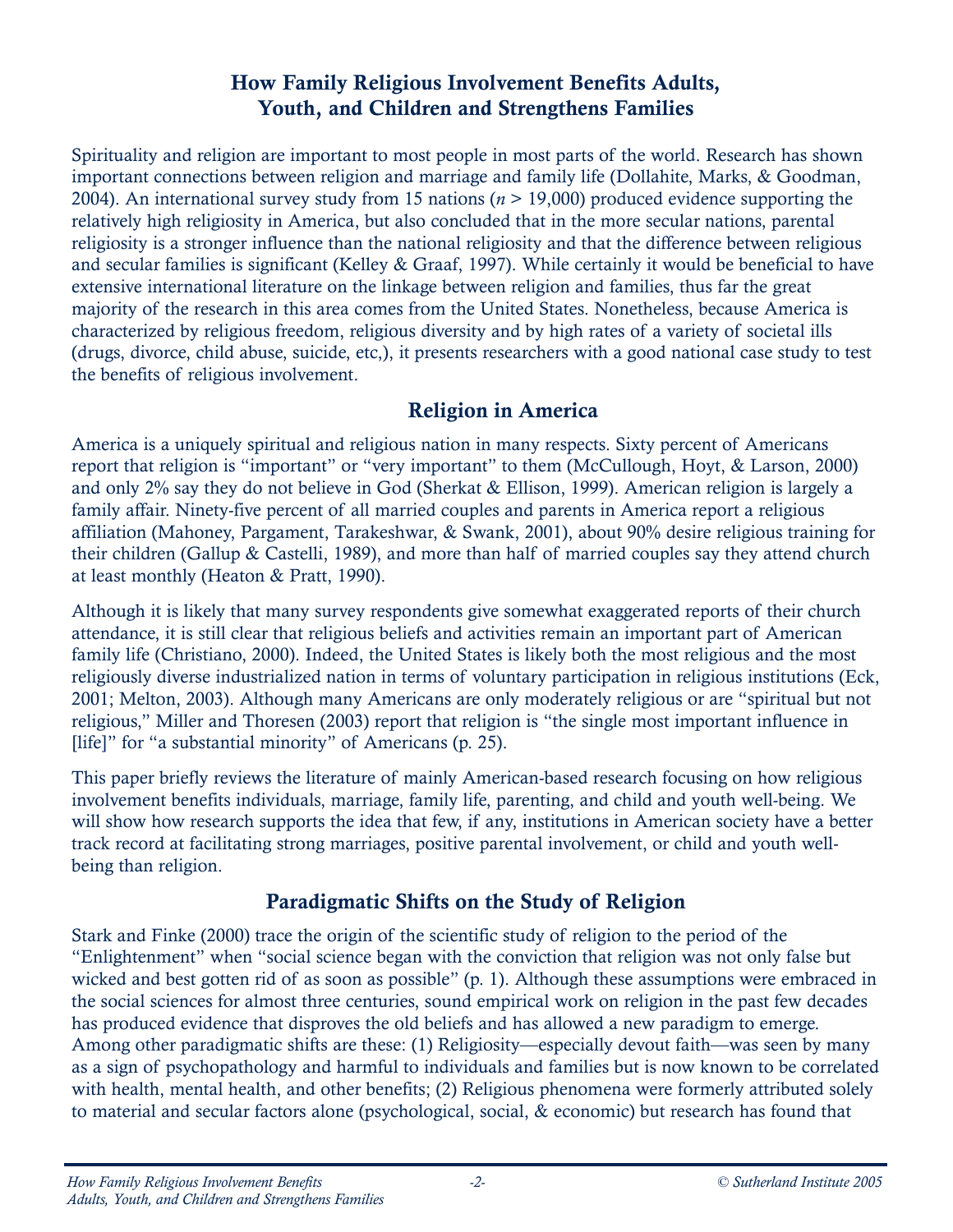there are also authentic "religious" causes (doctrine and transcendent experiences) of religious phenomena. Despite the clarity of these empirical advancements, Stark and Finke (2000) argue that "even today most social scientists continue to display a substantial bias against those who take their religion very seriously" (p. 14).

Clearly not all forms of religious belief, practice, or community are healthy for marriage, family life, adults and children (Dollahite, et al., 2004; Mahoney, Pargament, Murray-Swank, & Murray-Swank, 2003). There are some religious beliefs that promote abuse, violence, extremism, infidelity, and other seriously harmful practices in family life. However, there is now a large body of scholarly evidence based on hundreds of studies that conclusively demonstrates the benefits of religiosity for various aspects of life. A number of rigorous meta-analyses conducted by scholars in various disciplines (e.g., public health, sociology, psychology) have demonstrated that many of the links between religiosity and mental, physical, and marital, and family well-being are quite robust and not attributable merely to selection effects or explained away by socio-demographic factors (Koenig, 1998; Koenig, McCullough, & Larson, 2001; Mahoney et al., 2001; Mahoney & Tarakeshwar, 2005; Sherkat & Ellison, 1999).

In light of this new paradigmatic shift in how we view religion in the social sciences, the purpose of this paper is not to address the fairly uncommon correlations of religion with negative aspects of family life, but rather to discuss the large body of research that has found correlations between religious belief, practice, and community support and health, mental health and relationships within the family unit.

# Religion, Individual Health and Mental Health

In the past two decades a large body of empirical research has correlated various aspects of religious involvement with salutary and protective features of individual development such as physical and mental health (Ellison & Levin, 1998; Koenig et al. 2001; Marks, 2005). A particularly striking finding based on a nationally representative sample of over 21,000 indicated that those who attend religious services more than once a week have an average life span 7.6 years longer than non-attenders (Hummer, Rogers, Nam, & Ellison, 1999). Further, average longevity increases to almost fourteen years among service-attending African Americans versus black non-attenders (Hummer et al., 1999; Marks, Nesteruk, Swanson, Garrison, & Davis, 2005).

Religiosity has been repeatedly associated with better mental and emotional health including less depression, drug use and abuse, suicide, coping with stress, and negatively associated with a host other risk factors across a variety of samples and methods (Koenig, 1998; Koenig et al., 2001; Pargament, 1997). On the other hand, some research has correlated religiosity with authoritarianism (Altemeyer & Hunsberger, 1992; Black, 1985) and with less open-mindedness and flexibility (Batson, Schoenrade, & Ventis, 1993). Indeed, religiosity is a complex topic that becomes even more so as researchers move from the individual to familial level of analysis (for a recent review, see Dollahite et al., 2004).

In the area of mental health (Koenig et al., 2001; Koenig, 1998) and coping (Pargament, 1997), positive links have been found between higher religiosity and a number of positive outcomes such as greater well-being, hope and optimism, purpose and meaning, and self-esteem; better adaptation to bereavement, greater social support, less loneliness, less depression, fewer suicides, less anxiety, less schizophrenia and other psychoses, less alcohol and drug use; and less delinquency and crime. Although little is known about the direct relationship between childhood religion and mental health (Koenig et al., 2001), it follows that if adult family members experience greater mental health their spouses and children likely will benefit. Research examining adult religiosity affects on childhood physical and mental health confirms this assumption.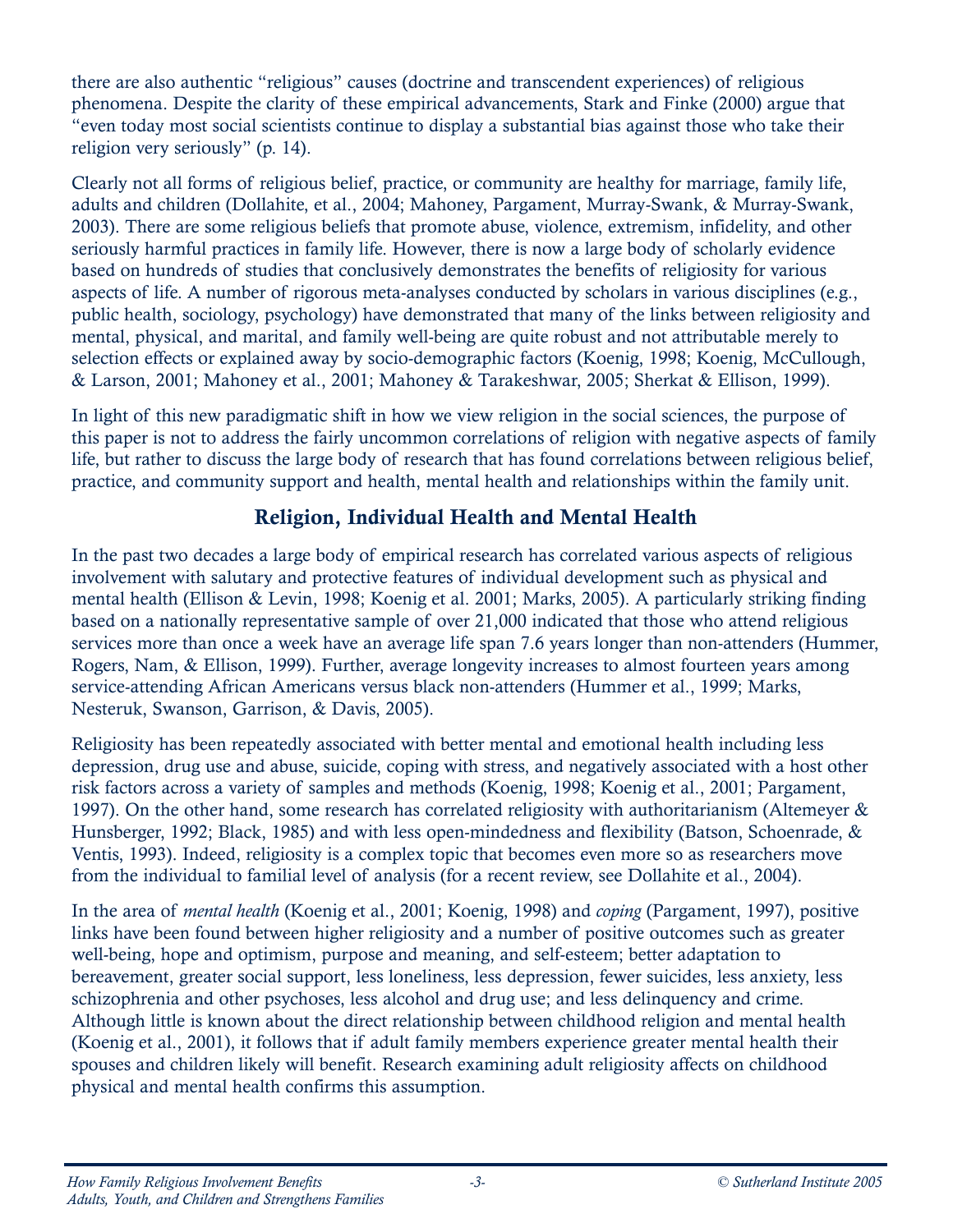# Benefits of Religion for Marriage and Family Life

The literature doesn't place as much emphasis on how religion benefits the entire family system as it does on individuals and dyadic family relationships (i.e., marital, parent-child) as evidenced by the fact that the majority of the research studies on the religion and the family have focused on the individual rather than the various relational units of the family (Mahoney et al., 2001). However, as individuals enter into marriage and create their own family, the level of mental and physical health as influenced by their religious activity in turn affects the entire family. According to family systems theory, the state of each person in the family affects each of the others and the family as a whole.

With this in mind and due to the collective and social nature of religious practice, we focus our review of the literature on the benefits of religiosity for various age levels and familial relationships, including marital relationships, mothering, fathering, parent-child, and parent-adolescent. This will include research that focuses on the individual level as well as the relational levels.

Because of the growing diversity in respect to ethnicity, family structure and religious belief and practice, the linkage between religiosity and family life is increasingly complex and there many unexplored areas in need of research (Chatters & Taylor, 2005). For the purposes of this paper, we do not attempt to address all of the literature (or lack thereof) containing diversity in regards to ethnicity, family type and religious belief. However, in attempt to take diversity into account, we have included a number of studies that use samples from ethnic minority groups and international populations, aware that this doesn't paint a complete picture of the diversity that exists in the religion-family linkage.

#### Religion and Family Life

In terms of religion and family life, the amount of *couple arguments* and *divorce rates* are lower and marital satisfaction and marital quality scores highest among religiously involved couples of the same faith (Call & Heaton, 1997; Lehrer & Chiswick, 1993; Mahoney et al., 2001). Further, certain religious practices are linked with family satisfaction (Lee, Rice, & Gillespie, 1997), closer father-child relationships (Wilcox, 2002), and closer parent-child relationships (Mahoney et al., 2001; Dollahite et al., 2004). There is less domestic violence among more religious couples (Cunradi, Caetano, & Schafer, 2002) and religious parents are less likely to abuse or yell at their children (Bartkowski & Wilcox, 2000; Wilcox, 1998). In addition, greater religiosity in parents and youth is associated with a variety of protective factors for adolescents (Brody, Stoneman, & Flor, 1996; Regnerus, 2003; Wills, Yaeger, & Sandy, 2003). However, not all families reap the same benefits; same-faith married parents seem to benefit most from religious involvement, while divorced, cohabiting and never married mothers do not fare as well (Sorenson, Grindstaff, & Turner, 1995; cf. Dollahite et al., 2004).

#### Religion and Marital Relationships

In the area of marriage relationships, a positive relationship has been documented between religiosity and marital commitment (Mahoney et al., 2001; Larson & Goltz, 1989; Wilson & Musick, 1996), marital satisfaction and functioning (Mahoney, Pargament, Jewell, Swank, Scott, & Emery, 1999; Mahoney et al., 2001), marital stability (Call & Heaton, 1997; Christiano, 2000; Clydesdale, 1997; Mahoney, et al., 2001); marital conflict resolution (Mahoney, 2005; Mahoney, et al., 1999); marital fidelity (Dollahite & Lambert, unpublished; Wade & DeLamater, 2002); family-centeredness (Christian, 2001); and lower rates of domestic violence even when controlling for substance abuse, depression, and social support (Ellison, Bartkowski, & Anderson, 1999; Ellison & Anderson, 2001).

In their rigorous meta-analysis of the religion and family literature over the past two decades, Mahoney et al. (2001) found that church attendance serves as a protective factor against divorce. They found that couples who attend church on a regular basis have a divorce rate of 44% compared to 60% divorce rate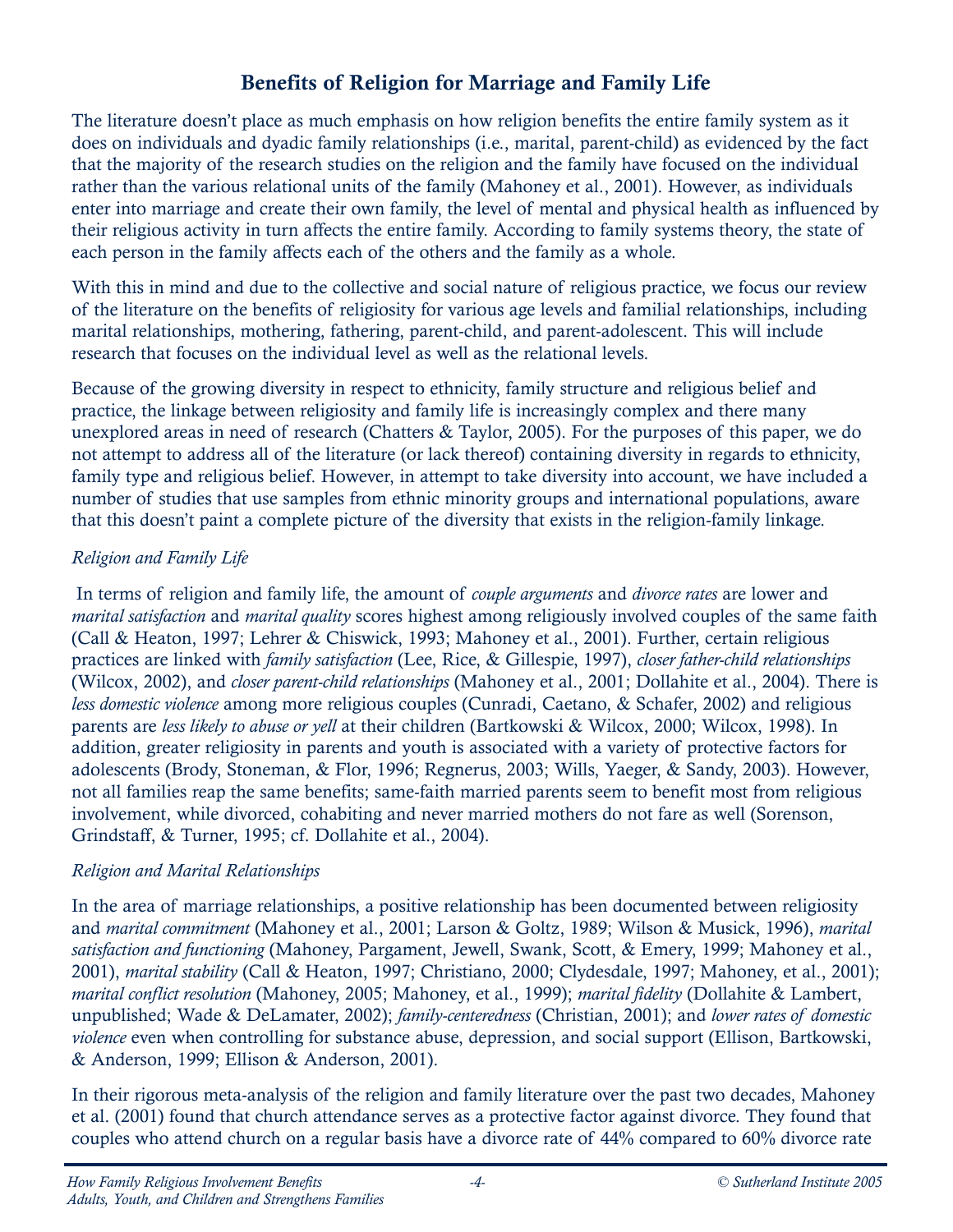for non-attenders. Furthermore, the divorce rate for highly religious couples from more traditional faith communities (e.g., Orthodox Jews, Mormons, and Muslims) is significantly lower. These findings are predictive, not merely correlational, and hold up when various demographic variables are controlled for.

The meta-analysis conducted by Mahoney et al., (2001) showed that this was not simply a function of negative attitudes about divorce being held by more religious people. Their findings suggested that greater personal religiosity was positively related to greater marital satisfaction. And they found that these findings cannot be explained away as simply a function of conventionalization (the idea that more religious people are simply more likely to say they are happily married) or that more religious people are simply more willing to put up with conflicted marriages.

In fact, based on studies linking better communication with religiosity (e.g., Brody, Stoneman, Flor, & McCrary, 1994; Mahoney, 2005; Mahoney, et al., 1999) the real difference may be that more religious couples employed better communication and conflict resolution skills. Of course, those who attend church regularly are more likely to hold stronger beliefs about God, marriage, family, and children and the lower divorce rate likely stems from these beliefs more than from simply attending church.

Another recent study addressed the growing concern of Internet pornography because of its effects on the marital relationship and family ties, and found that among other factors, church attendance was inversely related to pornography use (Stack, Wasserman, & Kern, 2004). Religiosity has also been found to help women rise above the negative effects of childhood sexual abuse (Valentine & Feinauer, 1993), thus reducing its negative influence in various aspects of their marital relationship.

Mahoney et al., (2001) theorized the following about parent-child and family relationships:

Judeo-Christian institutions disseminate many religiously-based teachings to promote positive parent-child and family interactions . . . these include the importance of acknowledging personal weaknesses and limitations, accepting and forgiving others, making personal sacrifices on behalf of other family members, and viewing the family as a symbolic or literal means through which to experience God's love and grace . . . . Various religious rituals (e.g., Baptism) and scriptures also send the message that parents have a sacred duty to reveal God's love to children by their example of love and devotion to the family. In addition, couples are encouraged to view themselves as cocreators of children with God and to work together to raise their children in a nurturing family atmosphere that reflects the AKingdom of  $God. @...$  the substantive content of religion may influence parents' appraisals of their children and thereby facilitate family functioning. Parents may sanctify their children (e.g., view child as a holy gift), parenting (e.g., my parenting reflects God's will), or the co-parent alliance (e.g., my spouse and I have a spiritual obligation raise our children as a team). (p. 586)

#### Religion and Parenting

A few studies have found that the birth of a child increases the likelihood of church attendance by mothers and some fathers (Becker & Hofmeister, 2001; Palkovitz, 2002). And a large body of research suggests that there are few, if any, institutions in society with a better record of facilitating positive parental involvement than religion. The tendency of religious beliefs to place great value on children increases parental motivation to spend time and energy on their children (Koenig et al., 2001). Not only are religious parents less likely to abuse or yell at their children but they are also more likely to hug and praise them often (Bartkowski & Wilcox, 2000; Wilcox, 2002; Wilcox, 1998) and to display better parent functioning (Brody et al., 1994; Brody et al., 1996; Gunnoe, Hetherington, & Reiss, 1999). Brody et al., (1996) found that among African Americans, greater parental religiosity directly predicted marital and family cohesion and fewer child behavior problems (both externalizing and internalizing).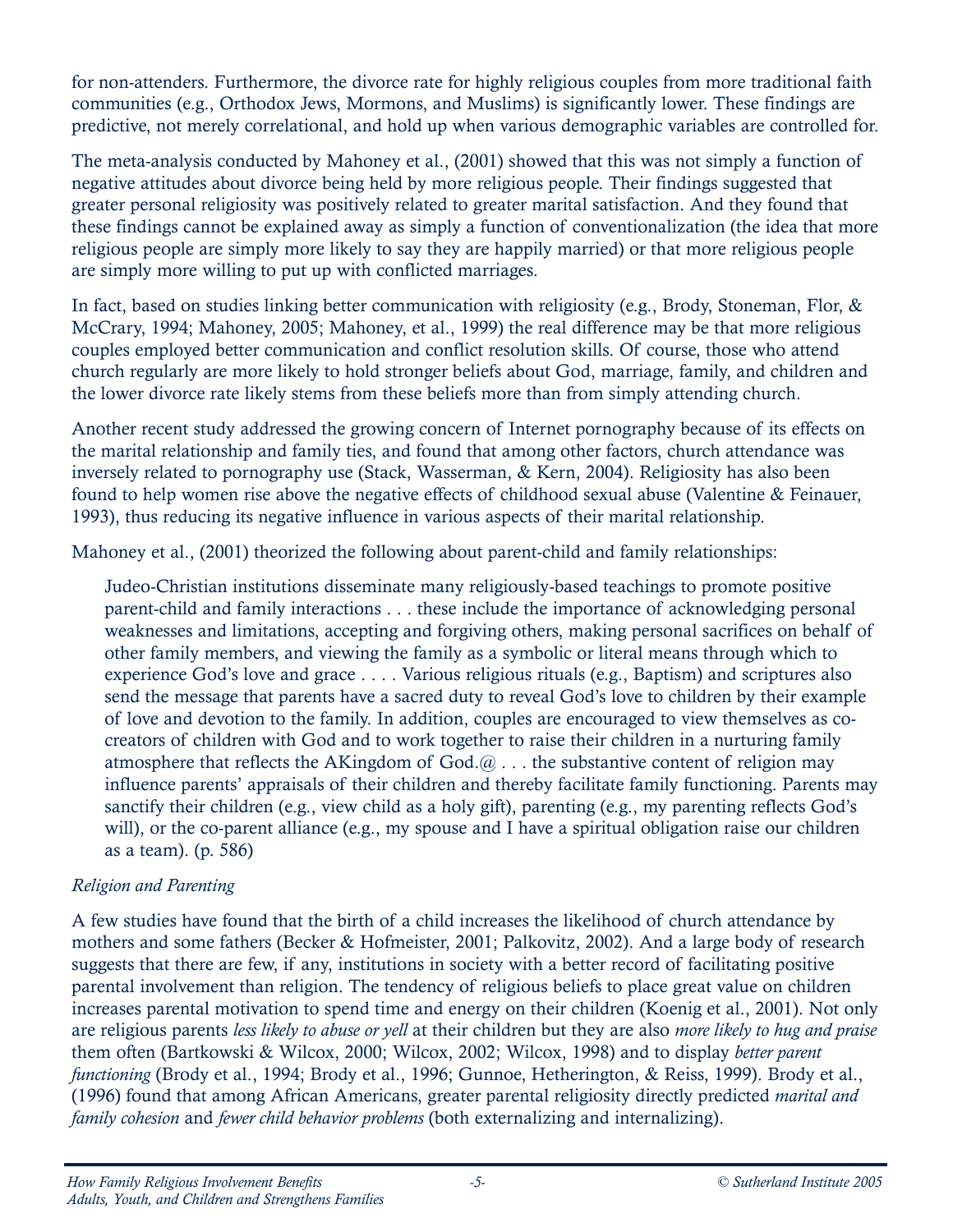In the following sections, we will discuss the research on how religiosity influences mothering and fathering. However, given that in our current society more children are deprived of their fathers than their mothers—due to social and cultural forces that actually discourage father involvement (Blankenhorn, 1995; Dienhart & Daly, 1997; Doherty, Kouneski, & Erickson, 1998; Popenoe, 1996) and because of the relative lack of research on mothering and religion, we will place greater emphasis on the research that discusses how religion promotes paternal involvement and responsibility.

Religion and mothering. Although the subject of motherhood is a rapidly growing area of research (Arendall, 2001), there is relatively little on this topic, and even less on the linkages between mothering and religion. A few findings seem noteworthy, with the acknowledgement that future research is needed to bolster the reliability and validity of these findings.

The current culture in America sends a message to mothers that along with seeking the well-being of their children, they also need to seek personal gain (Beckwith, 2003). In contrast, many religious beliefs stress the importance of children and family, thus raising the motivation of mothers to continue focusing their time and energy on their children (Koenig et al., 2001). Additionally, research has found that mothers' religiosity is linked to greater parenting skills and less co-parenting conflict (Brody et al., 1994) as well as to increased reports (by mothers and adult children) of having a positive parent-child relationship (Pearce & Axinn, 1998).

Using a nationally representative sample of mothers ( $n = 2,009$ ) Erickson & Aird (2005) found that mothers who reported higher religiosity were much more likely than less-religious mothers to be involved in social groups that focused on improving such areas of family life as reducing all forms of family violence, promoting healthy marriages, helping mothers and fathers improve their parenting skills; and enabling mothers and fathers to spend more time with their children..

Religion and fathering. A now substantial body of research well summarized by David Blankenhorn (1995) and David Popenoe (1996) show that when fathers are present and meaningfully involved, children fare better in almost every way (economically, emotionally, academically, socially, physically, and spiritually). If fathers' presence and meaningful involvement matter greatly to childrens' well-being, it is crucial to discover what influences are most likely to encourage and support responsible father involvement.

Men tend to be less religious than women. Fathers tend to be less involved with children than women. In the cases of unwed birth and divorce fathers are more likely to be "absent" or only nominally involved in children's lives. Thus religious involvement may tend to have a greater influence on parental involvement for fathers than for mothers.

Greater paternal religiosity directly predicts marital and family cohesion and fewer child behavior problems. Dollahite and colleagues found that religion may promote greater commitment to children and greater father involvement (Dollahite, 2003; Dollahite, 2004; Dollahite, Marks, and Olson, 1998; Marks and Dollahite, 2001; Olson, Dollahite, & White, 2002). In support of this, Jason Latshaw's research (1998) found that for highly religious fathers, faith provided them with a sacred center of meaning and identity that they said made it almost inconceivable that they would be an "uninvolved father" (p. 68).

Wilcox (2002) found that, compared to their unaffiliated counterparts, religiously affiliated fathers are more likely to be engaged with their children in one-on-one conversations, more likely to be involved with youth activities, and more likely to have dinner with their children. Fathers' religiosity has been found to influence adolescents' religiosity, though not much is known about how or why religious beliefs and practices influence fathers' conduct or which religious beliefs and practices are most helpful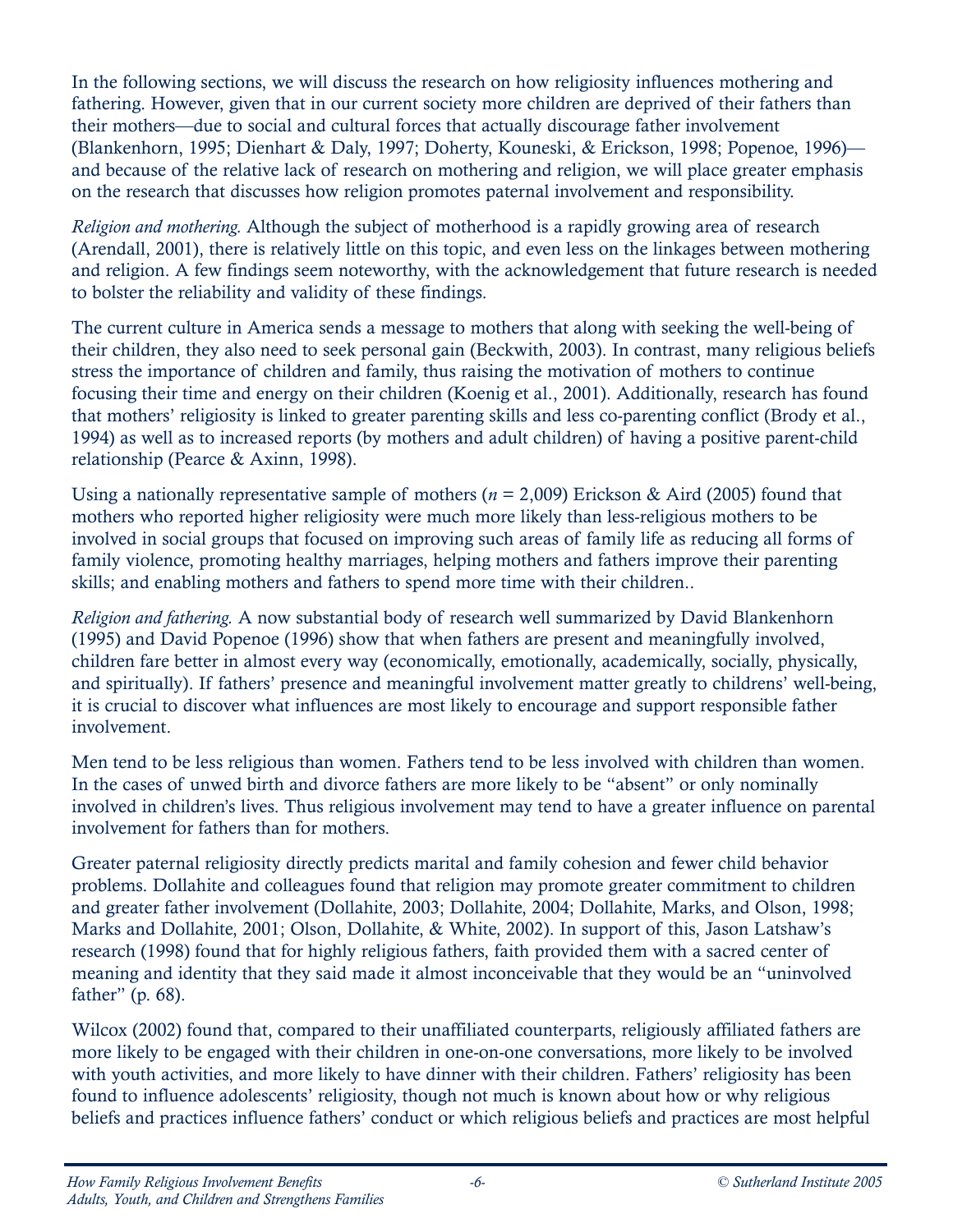and influential (Clark, Worthington, & Danser, 1988; Giesbrecht, 1995).

In a three-generation study of father-child relationships, developmental psychologist John Snarey (1993) found that father-child church attendance provided significant "social-emotional child-rearing support" for fathers (p. 315). Another study examining narrative accounts of fathers found that many fathers expressed feeling a strong connection with their children when they participated together in religious practices or provided their child with spiritual guidance (Brotherson, Dollahite, & Hawkins, 2005)

Sociologist Steve Nock found that religious communities strengthen the father-child bond by encouraging men to be committed to their families and encouraging them to be responsible to their children (Nock, 1998, p. 88). Faith communities have also been found to provide fathers with supportive networks and interactions beyond the family circle (Ellison and George, 1994).

Psychologist and father-involvement advocate Wade Horn argues that faith supports responsible fathering by teaching that marriage is the morally right context to have and raise children (Horn, 2001). In addition, William Doherty and his colleagues (Doherty, Kouneski, and Erickson, 1998:286) have concluded from empirically-based findings that "the family environment most supportive of fathering is a caring, committed, collaborative marriage." Research has confirmed the strong positive correlation between religion and marital satisfaction and stability (Call and Heaton, 1997; Lee, Rice, and Gillespie, 1997). Since the divorce rate of highly religious couples is significantly lower than that of the general population, and since marriage strengthens fathering, it follows that religion fosters responsible, involved fathering (Dollahite, 1999).

Based on findings from the review of literature, we think it is fair to say that a man with a serious religious commitment and involvement, on average, is more likely than one with little or no religious involvement to:

- · remain sexually chaste before marriage and faithful to his marriage vows and thus not endanger his wife and children with sexually transmitted diseases nor father a child out of wedlock;
- · be and remain committed to marriage and children even during times of difficulty and thus not bring the trials and challenges of divorce upon his wife and his children;
- · be highly involved in the lives of his children and parent with higher degrees of emotional warmth;
- · practice kindness and mercy in his relationship with his children and be less likely to abuse his children;
- · remain involved with his children in the face of challenging circumstances such as dissolution of marriage, or disability of a child;
- · choose to avoid practices that harm family relationships such as substance abuse, crime, violence, child abuse, pornography, gambling, and idleness.

Indeed, based on the evidence of the research we've cited, it may be that religion provides the strongest force available to reverse the powerful trends that are breaking fathers and children apart.

Because of the many societal problems that stem from father neglect and father absence (Blankenhorn, 1995; Popenoe, 1996), we think leaders of nations should protect the ability of religious communities to worship freely and for fathers to transmit religious values to their children. This will strengthen families and benefit children (Dollahite, 1999).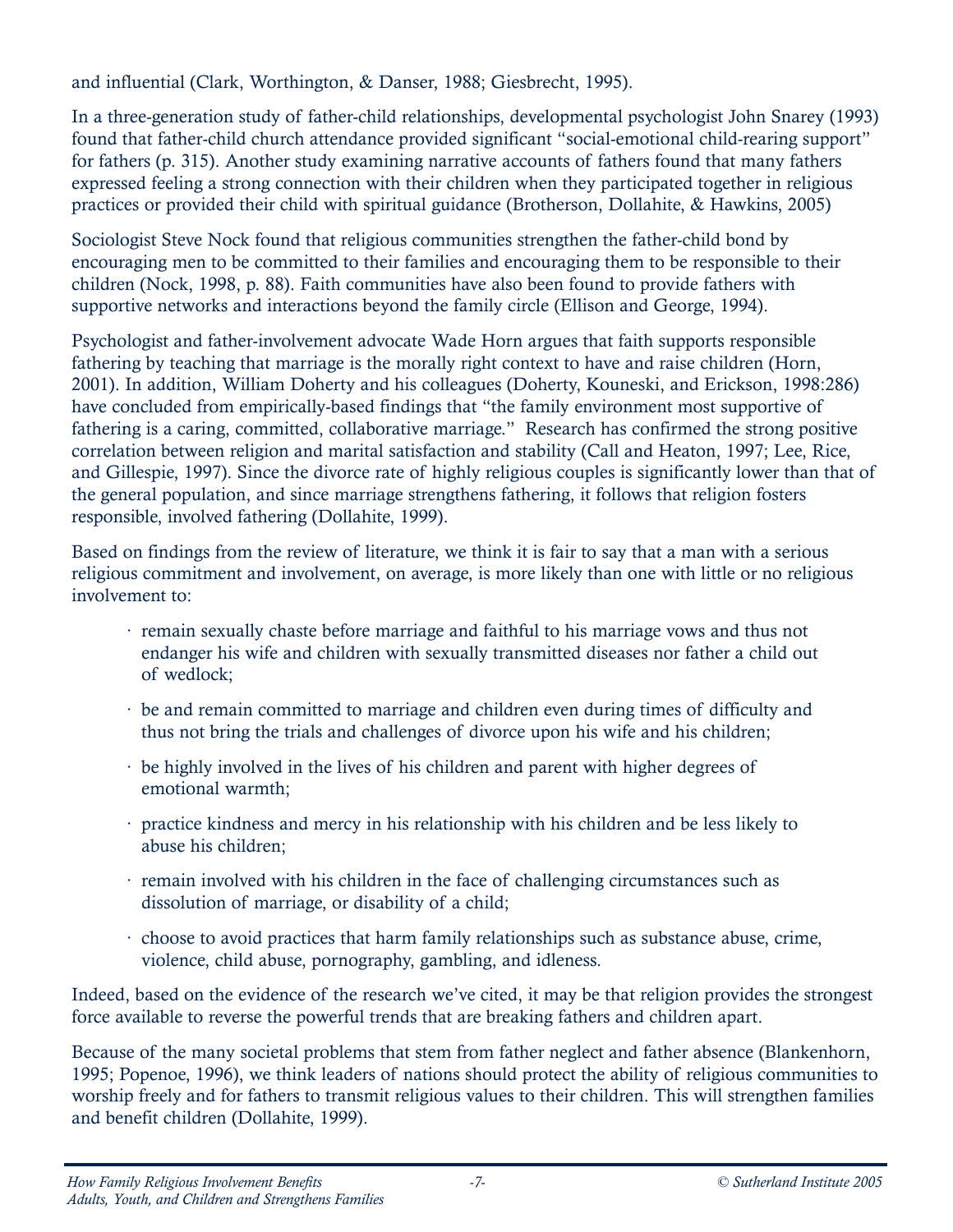Effects of parental religiosity on children and youth. Children of religious parents are impacted by their parents' beliefs in a variety of ways. If religious mothers are less likely than non-religious to consume alcohol, drugs, and cigarettes or to carry sexually transmitted diseases, then their children will be more likely to have a healthy and normal prenatal environment (Koenig et al., 2001). Additionally, parental religiousness has been associated with various child outcomes such as fewer behavior problems, less alcohol and drug use, and less antisocial behavior and depression (Mahoney et al., 2001).

Although very little has been done to examine the linkage between religion and mental health of children and youth (Koenig et al., 2001) there is comparably much more research on the affects of parental religiosity on adolescents. Smith (2003b) found that more religious parents have significantly higher moral expectations for and exercise significantly more supervision over their adolescent children. Thus, not surprisingly, "the more parents attend religious services, the more upset their adolescent children perceives their parents would be if they found out they were having sex, using drugs, drinking alcohol, getting into fights, and skipping school" (p. 418). Adolescents' perceptions of their parents' behavioral expectations may influence their behavior, since various show that parental religiosity is associated with adolescents being less involved in problematic activities, such as alcohol and drug use (Pearce & Haynie, 2004; Foshee & Hollinger, 1996; Hardy & Kirby, 1995), and they attain higher levels of education (Caputo, 2004).

Not only does parental religiosity affect youth behavior, it also impacts their beliefs. Dollahite and Marks (2005) conducted in-depth interviews with highly religious parents and adolescents, and found youth who consider their own spiritual development to be facilitated primarily through their parent's teaching, example, and through parent-child discussions of spiritual/religious issues which were often initiated through children's questions and concerns.

#### Effects of Adolescent Religiosity on Adolescents

Contrary to popular opinion, a large number of youth in America claim that religion is an important influence in their lives. In what is clearly the most extensive sociological research project of adolescent religiosity in America, Smith (2005) in conjunction with the National Study of Youth and Religion (NSYR) gathered and analyzed data from 3,370 adolescents, ages 13-17. Generally speaking, Smith found that close to half (49-51%) of the adolescents in America report that religion is important in shaping their daily lives and their major life decisions and compared to the non-religious youth, their lives were full of examples of the positive affects of their faith. Because the NSYR has provided the most recent, comprehensive and relevant research on the topic of adolescent religiosity, we will draw extensively from Smith's findings, and where other studies had similar findings, we will give reference to them as well.

Findings from the NSYR show that the greatest evidence of religiosity influencing youth's lives for the better can be seen when comparing the lives of the most religious youth, "The Devoted" (8% of American youth), with the lives of the average American youth. 'The Devoted' youth claim that their religion is "very or extremely important in [their] everyday life" and they feel "very or extremely close to God"; they attend religious services, pray, read scripture, and participate in religious youth groups more than other American teens (p. 220). In the area of family relationships, this group of extremely religious youth reported having the highest quality of parent-child relationships in every area that they were asked, including feeling close to and getting along with their mother and father, feeling loved, accepted and understood by their parents, and in the degree of honesty they maintain with their parents.

Adolescent religiosity is inversely related with many high-risk behaviors, all of which have potential to greatly influence the adolescents' current and future family relationship. From the NSYR data, the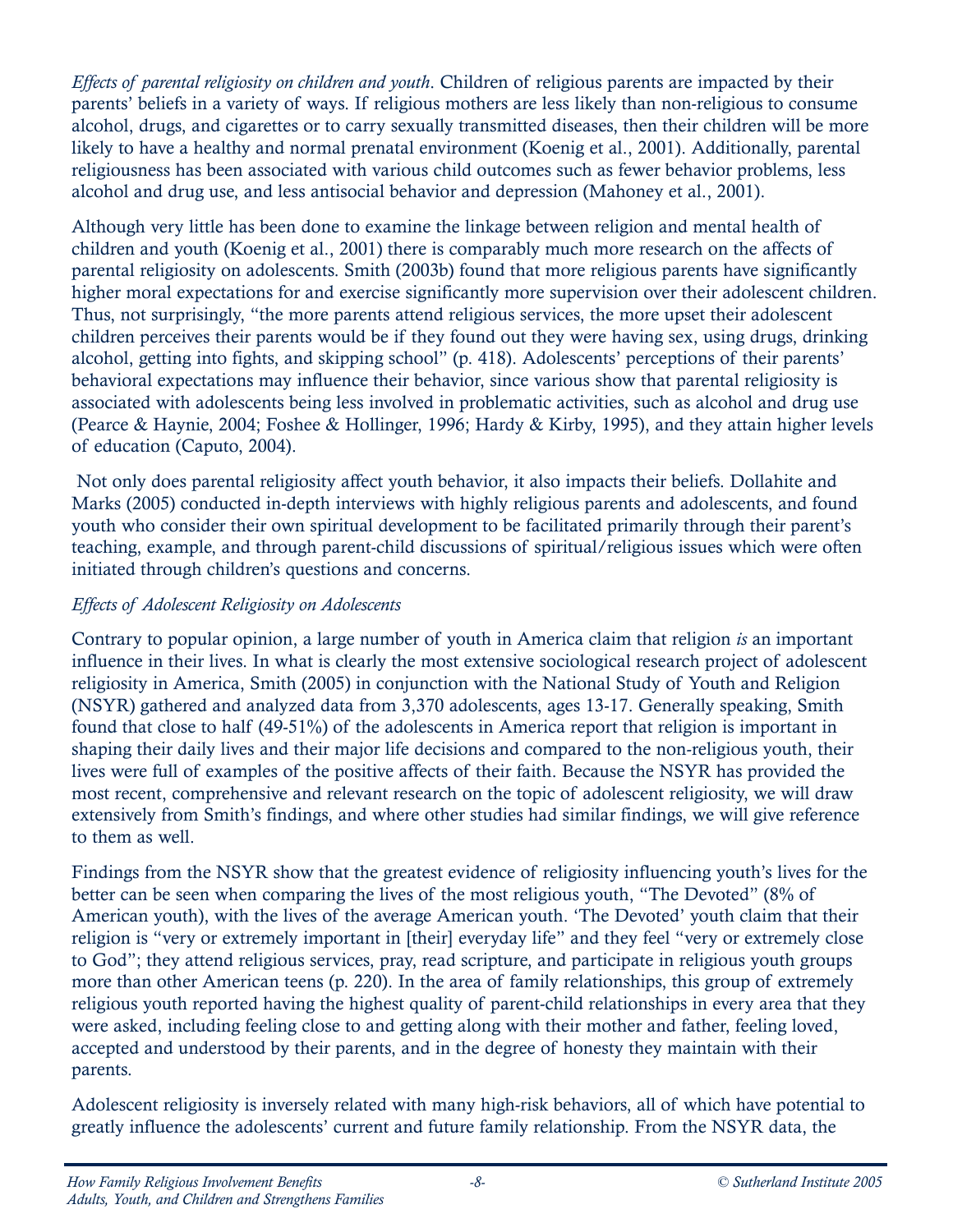religiously devoted youth were significantly less involved with smoking and drinking, pre-marital sexual activity, and viewing X-rated and pornographic materials (Smith, 2005). On an international level, a prospective study in France found a decrease in smoking, and alcohol and coffee consumption by religious teenage boys at the five-year follow-up (Weill & Bourhis, 1994). Since 1950, adolescent suicide has increased dramatically, and is now a leading cause of death among 15-24 year olds (Wagner, 1997), but data at both the aggregate and individual level show religious involvement to have a negative relationship with adolescent suicide (Koenig et al., 2001).

Studies have also found that adolescent religiosity can lead to many positive outcomes, including school performance. Research on high school students from various ethnic backgrounds (including African-American) has found that religious youth do better in school; they spend more time doing school work, are less likely to cut class, and have a higher graduation rate than their non-religious counterparts (Smith, 2005; Muller & Ellison, 2001; Freeman, 1986). Bankston & Zhou (1996) studied the effects of religiosity among Vietnamese immigrant youth, and found that religious involvement promotes more involvement in an ethnic community, which in turn promotes greater educational pursuits and less involvement in popular culture's risk-behaviors.

Markstrom (1999) found that youth religious involvement led to an increase in hope, will, purpose, fidelity, love, and care. Smith (2003c) developed a conceptual framework indicating how religion exerts a positive influence on youth. He proposed nine factors including:

(1) moral directives, (2) spiritual experiences, (3) role models, (4) community and leadership skills, (5) coping skills, (6) cultural capital, (7) social capital, (8) network closure, and  $(9)$  extra-community links . . . .  $(p. 19)$ 

#### Religious youth and community.

The benefits for youth stemming from religiosity extend beyond individual and familial realms to the community. Many religious congregations offer ongoing opportunities to engage in social interaction with others of their same faith, resulting in larger social networks, more friendships and support groups (Taylor & Chatters, 1988; Ellison & George, 1994). The NSYR found that the religiously "devoted" youth have more non-familial adult support, more adult supervision, and are more comfortable talking with non-familial adults (Smith, 2005). Smith (2003a) found that when parents and youth mutually participate in communal religious activities, there is a significant increase in "network closure" with others in the community (i.e. friends, teachers, other parents). He hypothesized that the influence of religious adult leaders would reinforce the parental influence.

Based on in-depth interviews with 74 highly religious Christian, Jewish, and Muslim families with children and youth, Dollahite and Marks (2005) found that religiously inspired service to people in the faith community and wider community allowed children and youth to develop greater concern and empathy for others; abstaining from proscribed activities and substances and making sacrifices for religious/spiritual reasons encouraged youth to develop ego strength and a sense of uniqueness through being different from their peers; and a religiously motivated emphasis on honoring their parents facilitated more respectful and less contentious relationships between these youth and their parents. Children and youth indicated that their own spiritual development was facilitated primarily through their parent's teaching, example, and through parent-child discussions of spiritual/religious issues (often initiated through children's questions and concerns).

#### Elderly Benefiting From Religion

Although elderly often face physical limitations, as a population they are still quite religiously active, with over half of elderly Americans attending weekly religious services and close to 80% reporting to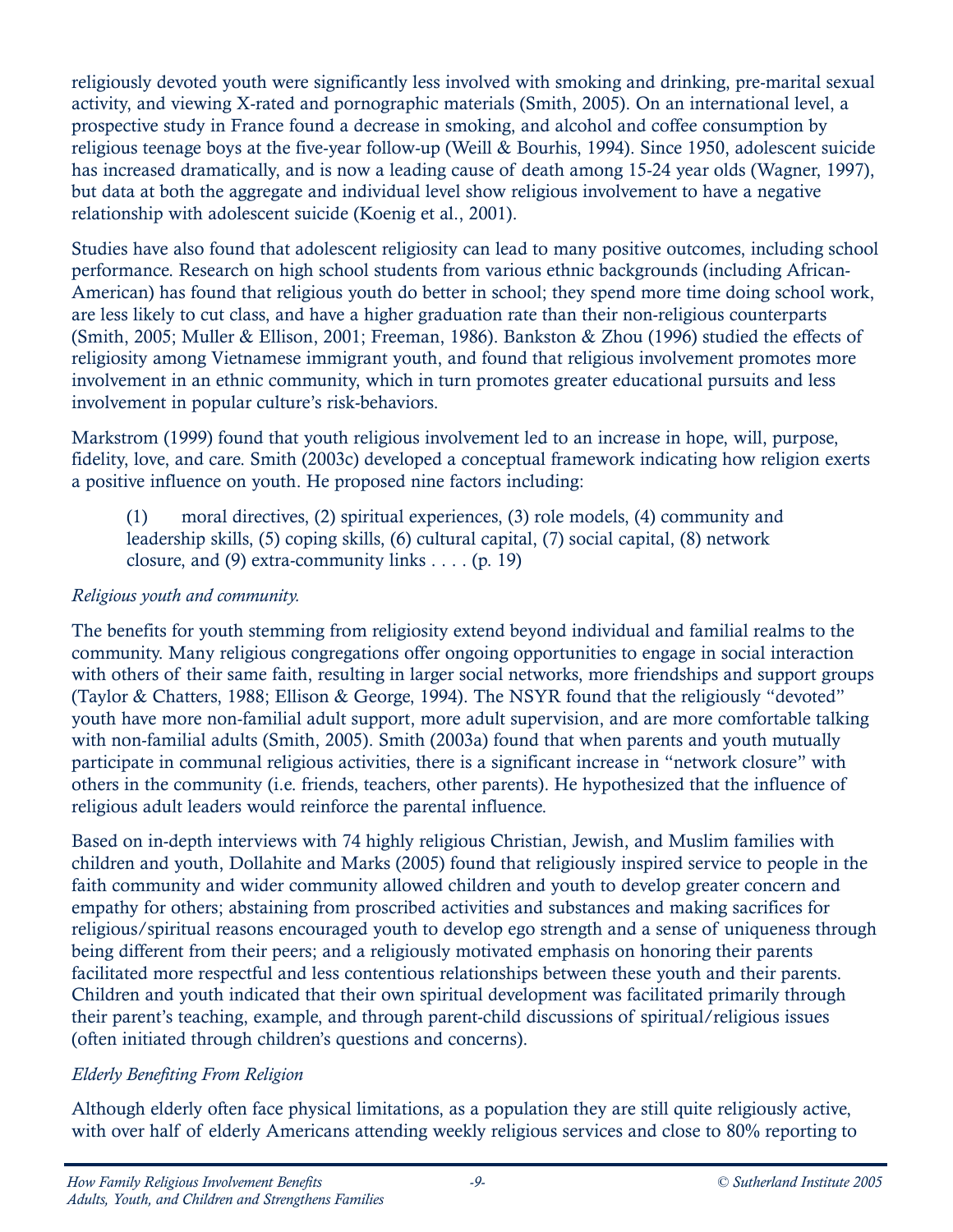have attended church within the last month (Princeton Religious Research Center, 1994). Research has found that for elderly Americans, religious involvement plays a role increasing mental and physical health (Sherkat and Ellison, 1999) and the ability to cope with psychological well-being (Levin, Chatters, & Taylor, 1995), especially for those who are low in social support (Dulin, 2005). For elderly in nursing homes or retirement communities, various religions bring the religious services to them or provide transportation to and from services (Johnson, 1998). Considering the topic internationally, a study in Taiwan found that elderly who participate in religious activity are less likely to suffer from depression (Hahn, Yang, Yang, Shih, & Lo, 2004).

#### Conclusion

Since many studies now show the beneficial consequences of religious belief, practice, and community support on health, mental health, and on current and future marital and family relationships, it appears that one of the most important things parents can provide for their children is spiritual and religious experience and community. We believe that although governments should not favor one religion over others, nor compel anyone to practice a religion, they should foster religious freedom and involvement as a way to promote increased personal health and well-being, marital strength and stability, and familial strength and functioning.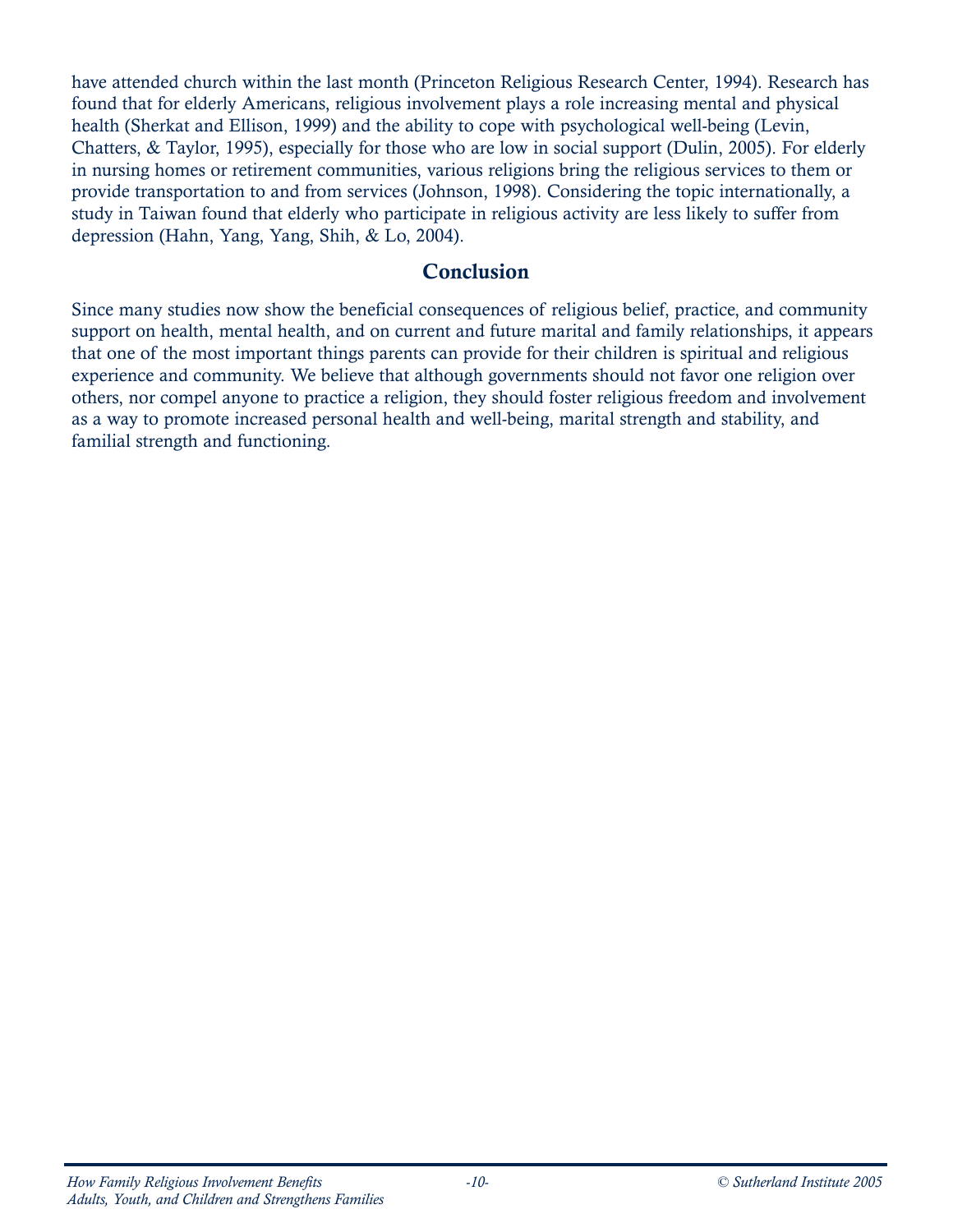#### References

Altemeyer, B. & Hunsberger, B. (1992). Authoritarianism, religious fundamentalism,

quest, and prejudice. International Journal for the Psychology of Religion, 2, 113-133.

Arendall, T. (2001). Conceiving and investigating motherhood: the decade's scholarship. Journal of Marriage and the Family, 62, 1192-1207.

Bankston, C. L., & Zhou, M. (1996). The ethnic church, ethnic identification, and the social adjustment of Vietnamese adolescents. Review of Religious Research, 38, 18-37.

Bartkowski, J. P., & Wilcox, W. B. (2000). Conservative Protestant child discipline: The case of parental yelling. Social Forces, 79, 265-290.

Batson, C., Schoenrade, & Ventis, W. L. (1993). Religion and the individual. New York: Oxford.

Becker, P. L., & Hofmeister, H. (2001). Work, family, and religious involvement for men and women. Journal for the Scientific Study of Religion, 40, 707-722.

Beckwith, R. M. (2003). Exploring maternal ambivalence: Comparing findings with two opposing paradigms of intent. Unpublished master's thesis, Brigham Young University, Provo, Utah.

Black, A. W. (1985). The impact of theological orientation and of breadth of perspective on church members' attitudes and behaviors: Roof, Moll, and Kaill revisited. Journal for the Scientific Study of Religion, 24, 87-100.

Blankenhorn, D. (1995). Fatherless America: Confronting our most urgent social problem. New York: BasicBooks.

Brody, G. H., Stoneman, Z., Flor, D. (1996). Parental religiosity, family processes, and youth competence in rural, two-parent African American families. Developmental Psychology, 32(4), 696-706.

Brody, G. H., Stoneman, Z., Flor, D., & McCrary (1994). Religion's role in organizing family relationships: family process in rural, two-parent, African-American families. Journal of Marriage and the Family, 56, 878-888.

Brotherson, S. E., Dollahite, D. C., & Hawkins, A. J. (2005). Generative fathering and the dynamics of connection between fathers and their children. Fathering, 3, 1-28.

Call, V. A., & Heaton T. B. (1997). Religious influence on marital stability. Journal for the Scientific Study of Religion, 36, 382-392.

Caputo, R. K., (2004). Parent Religiosity, Family Processes, and Adolescent Outcomes, Families in Society, 85, 495-510.

Chatters, L. M. & Taylor, R. J. (2005). Religion and families. In V. Bengtson, D. Klein, A. Acock, K. Allen, and P. Dilworth-Anderson (Eds.) Sourcebook on family theories and methods. Thousand Oaks, CA: Sage Publications.

Christiano, K. J. (2000). Religion and the family in modern American culture. Pp. 43-78 in S. K. Houseknecht & J. G. Pankhurst (Eds.) Family, religion, and social change in diverse societies. New York: Oxford University Press.

Clark, C., Worthington, E. L., & Danser, D. B. (1988). The transmission of religious beliefs and practices from parents to firstborn early adolescent sons. Journal of Marriage and Family, 50, 463-472.

Clydesdale, T. T. (1997). Family behaviors among early U. S. baby boomers: Exploring the effects of religion and income change, 1965-1982. Social Forces, 76, 605-635.

Cunradi, C. B., Caetano, R., & Schafer, J. (2002). Religious affiliation, denominational homogamy, and intimate partner violence among U.S. couples. Journal for the Scientific Study of Religion, 41, 139-151.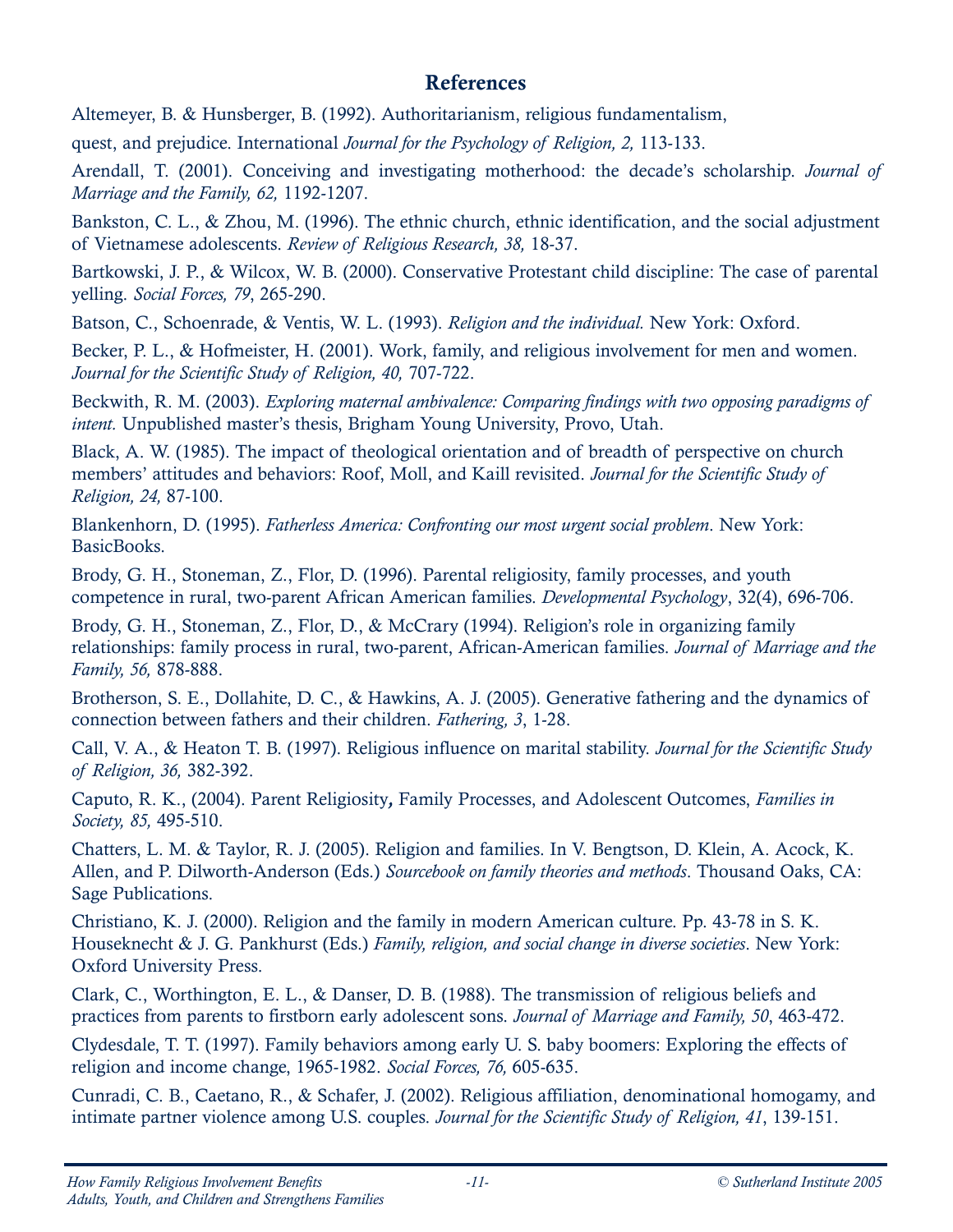Dienhart, A., & Daly, K. (1997). Men and women cocreating father involvement in a nongenerative culture. In A. J. Hawkins & D. C. Dollahite (Eds.), Generative fathering: Beyond deficit perspectives (Pp. 147- 166). Thousand Oaks, CA: Sage.

Doherty, W. J., Kouneski, E. F., & Erickson, M. F. (1998). Responsible fathering: An overview and conceptual framework. Journal of Marriage and the Family, 60, 277-292.

Dollahite, D. C. (2004). A narrative approach to exploring responsible involvement of fathers with their special-needs children. In R. D. Day & M. E. Lamb (Eds.), *Conceptualizing and measuring father* involvement (pp. 109-127). Mahwah, NJ: Lawrence Erlbaum Associates.

Dollahite, D. C. (2003). Fathering for eternity: Generative spirituality in Latter-day Saint fathers of children with special needs. Review of Religious Research, 44, 237-251.

Dollahite, D. C., & Lambert, N. M. (unpublished). Forsaking all others: Marital fidelity in religious couples.

Dollahite, D. C., & Marks, L. D. (2005). How highly religious families strive to fulfill sacred purposes. In V. Bengtson, D. Klein, A. Acock, K. Allen, and P. Dilworth-Anderson (Eds.) Sourcebook on family theories and methods. Thousand Oaks, CA: Sage Publications.

Dollahite, D. C., Marks, L. D., & Goodman, M. (2004). Families and religious beliefs, practices, and communities: Linkages in a diverse and dynamic cultural context. In M. J. Coleman & L. H. Ganong (Eds.), The handbook of contemporary families: Considering the past, contemplating the future (pp. 411-431). Thousand Oaks, CA: Sage.

Dollahite, D. C. (1999, November). Faithful fathering: How religion fosters responsible and meaningful father involvement. Invited paper given to the World Congress of Families II. Geneva Switzerland, November 16, 1999.

Dollahite, D. C., Marks, L. D., Olson, M. M. (1998). Faithful fathering in trying times: Religious beliefs and practices of Latter-day Saint fathers of children with special needs. Journal of Mens Studies, 7, 71-93.

Dullin, P. L. (2005). Social support as a moderator of the relationship between religious participation and psychological distress in a sample of community dwelling older adults. Mental Health, Religion & Culture, 8, 81- 86.

Eck, D. L. (2001). A new religious America. San Francisco: HarperCollins.

Ellison, C. G., & Anderson, K. L. (2001). Religious involvement and domestic violence among U.S. couples. Journal for the Scientific Study of Religion, 40, 269-286.

Ellison, C. G., Bartkowski, J. P., & Anderson, K. L. (1999). Are there religious variations in domestic violence? Journal of Family Issues, 20, 87-113.

Ellison, C. G., & George, L. K. (1994). Religious involvement, social ties, and social support in a southeastern community. Journal for the Scientific Study of Religion, 33, 46-61.

Ellison, C. G., & Levin, J. S. (1998). The religion-health connection: Evidence, theory, and future directions. Health Education and Behavior, 25, 700-720.

Erickson, M. F., Aird, E. G. (2005). The motherhood study: Fresh insights on mothers' attitudes and concerns. Institute for American Values, 1-52.

Foshee, V. A., & Hollinger, B. R. (1996). Maternal religiosity, adolescent social bonding, and adolescent alcohol use. Journal of Early Adolescence, 16, 451-468.

Freeman, R. B. (1986). Who escapes? The relation of churchgoing and other background factors to the socioeconomic performance of black youths from inner-city tracts. The Black Youth Unemployment Crisis. Chicago: University Chicago Press.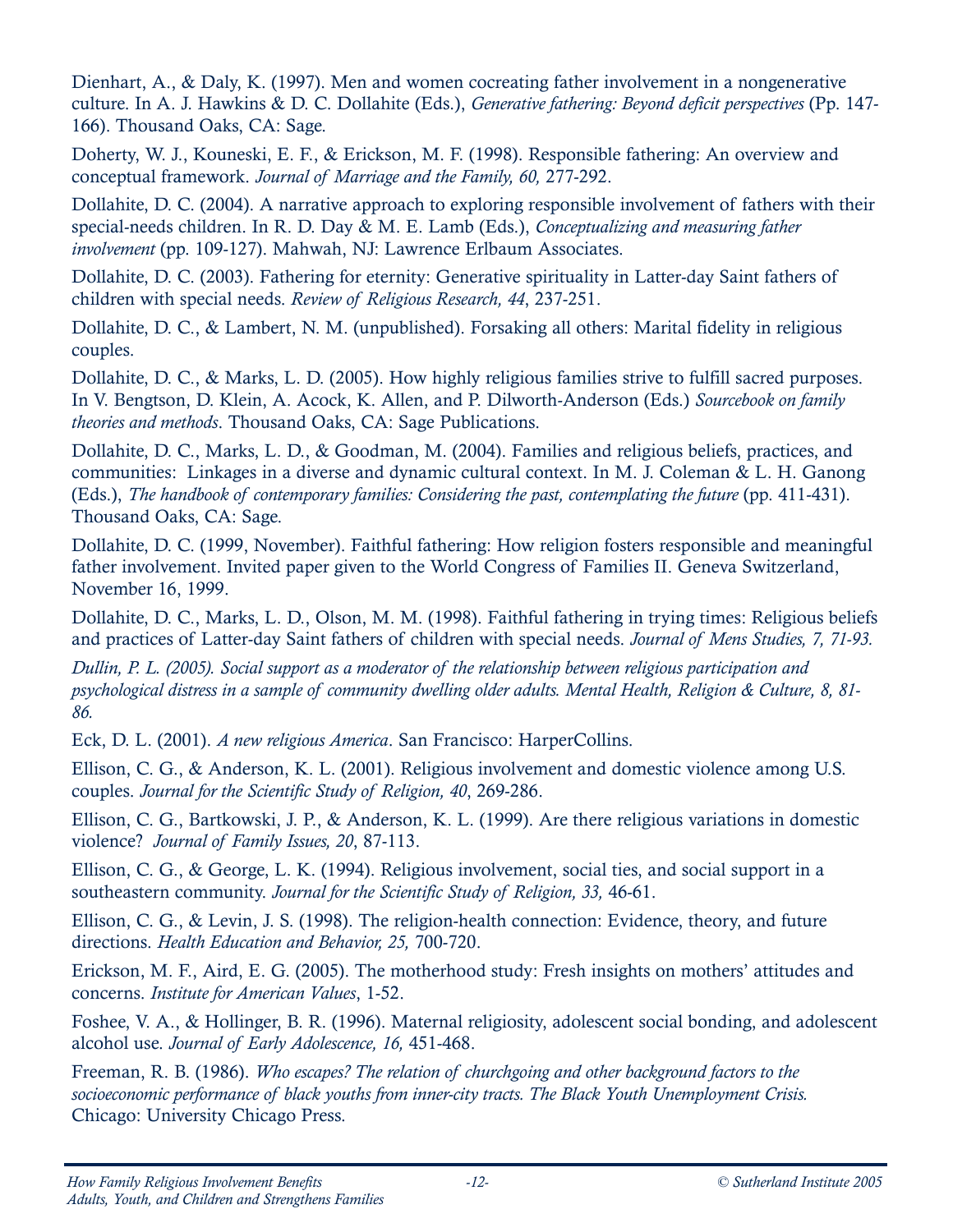Gallup, Jr., G., & Castelli, J. (1989). The people's religion: American Faith in the 90s. New York: Macmillan.

Giesbrecht, N. (1995). Parenting style and adolescent religious commitment. Journal of Psychology and Christianity, 14, 228-238.

Gunnoe, M. L., Hetherington, E. M., & Reiss, D. (1999). Parental religiosity, parenting style, and adolescent social responsibility. Journal of Early Adolescence, 19, 199-225.

Hahn, C. Y., Yang, M. S., Yang, M. J., Shih, C. H., & Lo, H. Y. (2004). Religious attendance and depressive symptoms among community dwelling elderly in Taiwan. International Journal of Geriatric Psychiatry, 19, 1148-1154.

Hardy, P. H., & Kirby, K. M. (1995). Relation between family religiousness and drug use within adolescent peer groups. Journal of Social Behavior and Personality, 10, 421-430.

Heaton, T. B., & Pratt, E. L. (1990). The effects of religious homogamy on marital satisfaction and stability. Journal of Family Issues, 11, 191-207.

Horn, W. F. (2001). Turning the hearts of the fathers: Promoting fatherhood through faith. In J. Fagan & A. J. Hawkins (Eds.), Clinical and educational interventions with fathers. Binghamton, NY: Haworth.

Hummer, R., Rogers, R., Nam, C., & Ellison, C. G. (1999). Religious involvement and U.S. adult mortality. Demography, 36, 273-285.

Johnson, D. P. (1998). Gerontology. . In W. H. Swatos & P. Kivisto (Eds.), Encylopedia of religion and society. Retrieved June 23, 2005, from http://hir.hartsem.edu/ency/gerontology.htm.

Kelley, J. & Graaf, N. D. (1997). National Context parental socialization, and religious belief: results from 15 nations. American Sociological Review, 62, 639-659.

Koenig, H. G. (Ed.) (1998). Handbook of religion and mental health. San Diego:Academic.

Koenig, H. G., McCullough, M. E., & Larson, D. B. (Eds.) (2001). Handbook of religion and health. New York: Oxford University Press.

Latshaw, J. S. (1998). The centrality of faith in fathers' role construction: The faithful father and the Axis Mundai paradigm. Journal of Men's Studies, 7, 53-70.

Larson, L. E., & Goltz, J. W. (1989). Religious participation and marital commitment. Review of Religious Research, 30, 387-400.

Lee, J. W., Rice, G. T., & Gillespie, V. B. (1997). Family worship patterns and their correlation with adolescent behavior and beliefs. Journal for the Scientific Study of Religion, 36, 372-381.

Lehrer, E. L., & Chiswick, C.U. (1993). Religion as a determinant of marital stability. *Demography*, 30, 385-403.

Levin, J. S., Chatters, L. M., Taylor, R. J. (1995). Religious effects on health status and life satisfaction among black Americans. Journal of Gerontology, Series B, Psychological Sciences and Social Sciences 50, S154- S163.

Mahoney, A., & Tarakeshwar, N., (2005). Religion's role in marriage and parenting in daily life and during family crises. In R. F. Paloutzian, & C. L. Park (Eds.), Handbook of the phsychology of religion and spirituality. New York, NY & London: The Guilford Press.

Mahoney, A., Pargament, K. I., Jewell, T., Swank, A.B., Scott, E., Emery, E., (1999). Marriage and the spiritual realm: The role of proximal and distal religious constructs in marital functioning. Journal of Family Psychology, 13, 321-338.

Mahoney, A. Pargament, K. I., Murray-Swank, A., & Murray-Swank, N. (2003). Religion and the sanctification of family relationships. Review of Religious Research, 44, 220-236.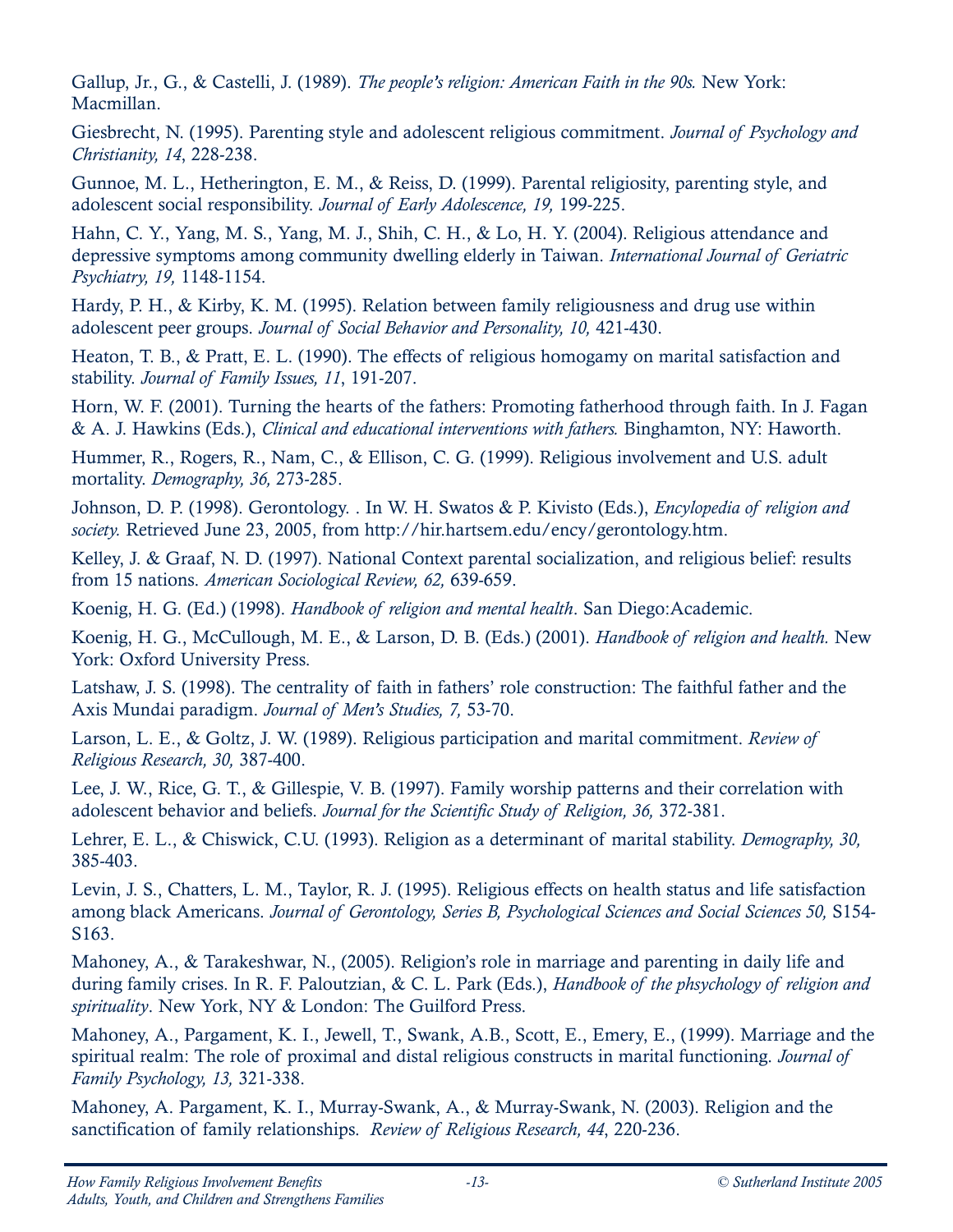Mahoney, A., Pargament, K. I., Tarakeshwar, N., & Swank, A. B. (2001). Religion in the home in the 1980s and 90s: A meta-analytic review and conceptual analyses of links between religion, marriage and parenting. Journal of Family Psychology, 15, 559-596.

Marks, L. D. (2005). Religion and bio-psycho-social health: A review and conceptual model. *Journal of* Religion and Health, 44(3), 173-186.

Marks, L. D., & Dollahite, D. C. (2001). Religion, relationships, and responsible fathering in Latter-day Saint families of children with special needs. Journal of Social and Personal Relationships, 18, 625-650.

Marks, L. D., & Dollahite, D. C. (forthcoming). Fathering and religious contexts: Why religion makes a difference to fathers and their children. In S. E. Brotherson, & J. M. White (Eds.), Why fathers count. Harriman, TN: Men's Studies Press.

Marks, L. D., Nesteruk, O., Swanson, M., Garrison, M. E. B., & Davis, T. (2005). Religion and health among African Americans: A qualitative examination. Research on Aging, 27, 447-474.

Markstrom, C. A. (1999). Religious involvement and adolescent psychosocial development. Journal of Adolescence, 22, 205-221.

McCullough, M. E., Hoyt, W. T., & Larson, D. B. (2000). Religious involvement and mortality: A meta-analytic review. Health Psychology, 19, 211-222.

Melton, J. G. (2003). Encyclopedia of American religions (7th Edition). Farmington Hill, MI: Gale.

Miller, W. R., & Thoresen, C. E. (2003). Spirituality, religion, and health: An emerging research field. American Psychologist, 58, 24-35.

Muller, C., & Ellison, C. G (2001). Religious involvement, social capital, and adolescents' academic progress: Evidence from the National Educational Longitudinal Study of 1988. Sociological Focus, 34, 155-183.

Nock, S. J. (1998). Marriage in men's lives. New York: Oxford University Press.

Olson, M. M., Dollahite, D. C., & White, M. B. (2002). Involved fathering of children with special needs: relationships and religion as resources. Journal of Religion, Disability, & Health, 6, 47-73.

Palkovitz, R. (2002). Involved fathering and men's adult development: Provisional balances. Hillsdale, NJ: Erlbaum.

Pargament, K. I. (1997). The psychology of religion and coping: Theory, research, practice. New York: Guilford.

Pearce, L. D., & Axinn, W. G. (1998). The impact of family religious life on the quality of mother-child relations. American Sociological Review, 63, 810-828.

Pearce, L. D., & Haynie, D. L. (2004), Intergenerational Religious Dynamics and Adolescent Delinquency. Social Forces, 82, 1553-1572.

Popenoe, D. (1996). Life without father. New York: The Free Press.

Princeton Religion Research Center. (1985). Religion in America (1994 Supplement). Princeton, NJ: The Gallop Poll.

Regnerus, M. D. (2003). Linked lives, faith, and behavior: Intergenerational religious influence on adolescent delinquency. Journal for the Scientific Study of Religion, 42, 189-203.

Sherkat, D., & Ellison, C. G. (1999). Recent developments and current controversies in the sociology of religion. Annual Review of Sociology, 25, 363-394.

Smith, C. (2003a). Religious participation and network closure among American adolescents. *Journal for* the Scientific Study of Religion, 42, 259-267.

Smith, C. (2003b). Religious participation and parental moral expectations and supervision of